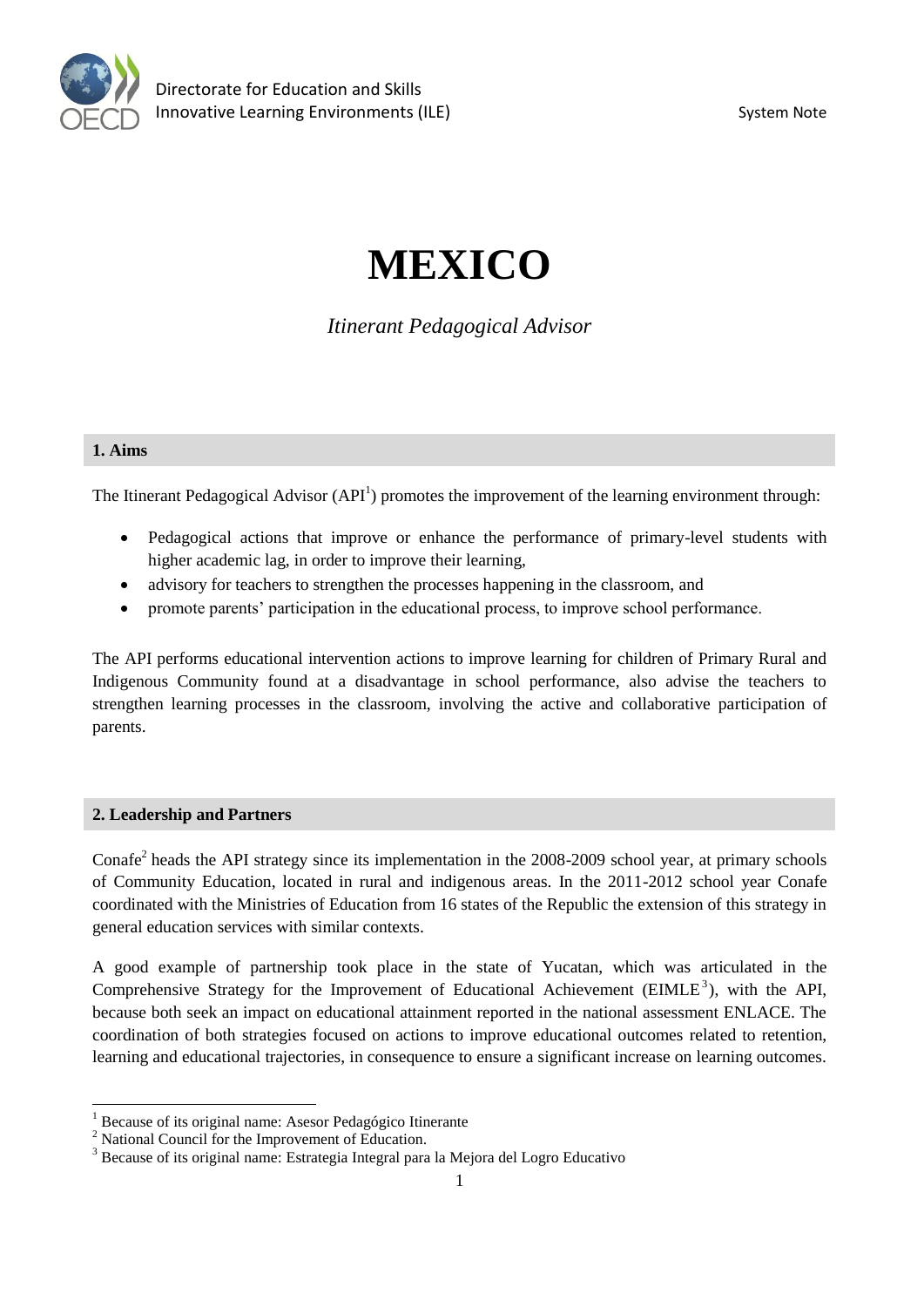

# Directorate for Education and Skills Innovative Learning Environments (ILE) System Note

To do so, it relied on the development of actions that address the learning needs through personalized tutoring to students with higher academic lag.

## **3. Strategies and activities**

As an outcome of monitoring and evaluation of the strategy, the general objective was restated for each school year, retaining the essence of the strategy: in 2008-2009 the emphasis was on advice of Community Instructors<sup>4</sup>; in 2009-2010 the emphasis was focused on improvement of children's learning; in 2010-2011, the intervention focused on primary education according to the results obtained in the learning of children, which showed that the greatest impact was on this level.

# **4. Context**

The following are the key factors that have helped maintain this strategy:

- The learning outcomes have improved since API was implemented in 2009-2010.
- From the beginning, economic resources were allocated to operate a greater number of API.
- Redirecting resources allocated to other projects that did not demonstrate a significant impact on learning improvement.
- Focus on schools that have the major drawback has been relevant for API success.

#### **5. Resources**

The project has been funded mainly from budgetary resources allocated to Conafe. APIs main operating expense is for training of advisors, design and development of educational and teaching materials, payment of financial support to advisors, as well as operational and impact assessment.

It should be noted that the project includes direct costs that do not impact significantly on other items of expenditure. Conafe's operating structure is used to implement the actions of API which significantly reduces its budget impact.

<sup>&</sup>lt;sup>4</sup> The title of teachers in Conafe's Community Education is Community Instructor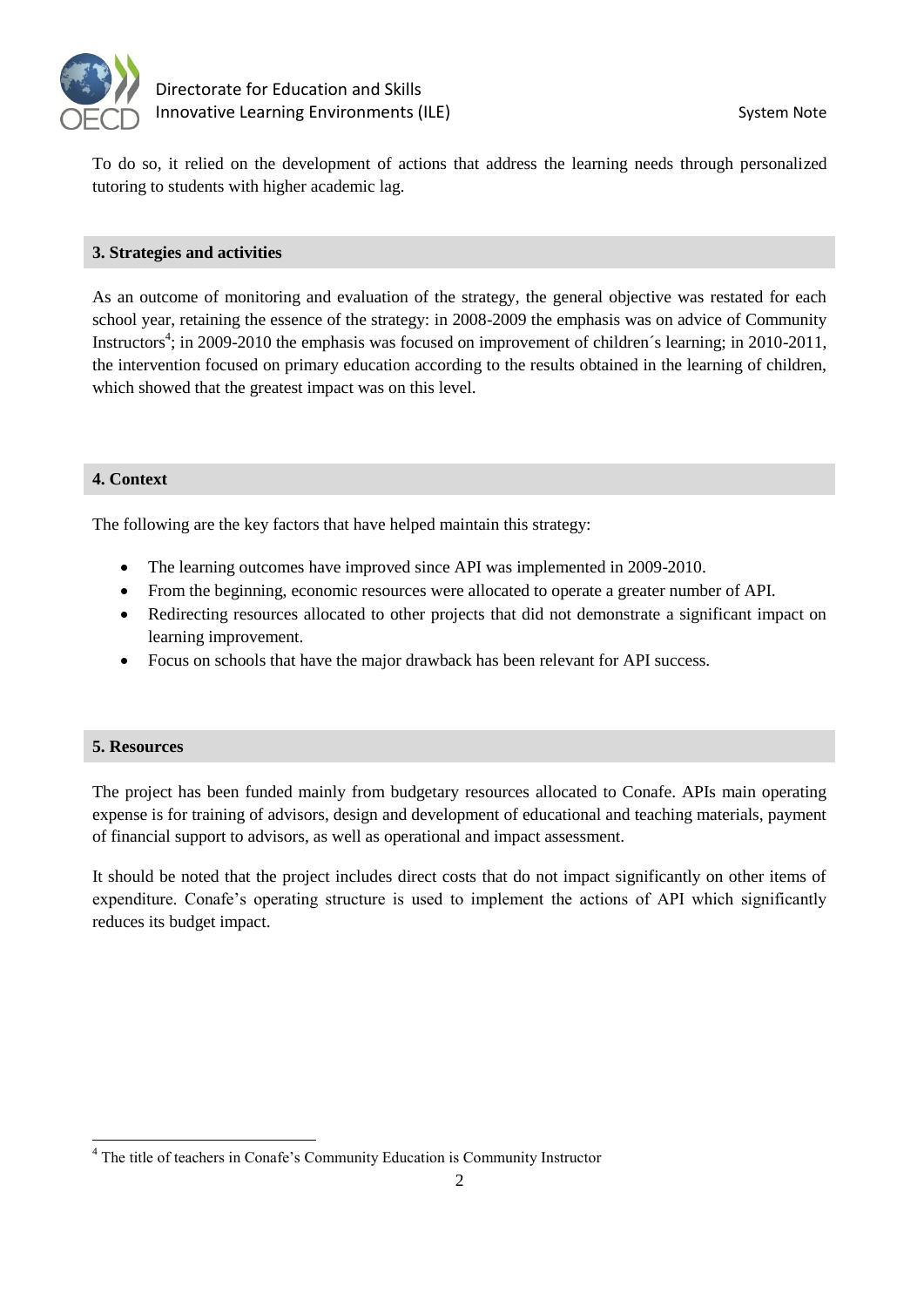

# **6. Development over Time**

|                 | <b>School year</b> |           |           |                                             |                                                      |
|-----------------|--------------------|-----------|-----------|---------------------------------------------|------------------------------------------------------|
|                 | 2008-2009          | 2009-2010 | 2010-2011 | 2011-2012<br><b>Community</b><br><b>API</b> | 2011-2012<br><b>Compensatory</b><br>API <sup>5</sup> |
| <b>States</b>   |                    | 11        | 14        | 14                                          | 14                                                   |
| API             | 102                | 222       | 554       | 687                                         | 2,128                                                |
| Schools         | 206                | 478       | 1,139     | 1,374                                       | 4,231                                                |
| <b>Students</b> | 1,380              | 6,343     | 15,279    | 13,950                                      | 78,668                                               |

The following table shows the evolution of the project in 4 years it has been operating:

Due to its good operational implementation and as it has shown improvement in students' learning outcomes, the project has increased substantially over the course of 4 years.

#### **7. Evidence of effectiveness and efficiency**

#### **7.1 Improvement of learning**

#### **Qualitative**

- Students have overcome the difficulties involved in reading comprehension and writing; also have strengthened their mathematical skills. There are documented case studies where students significantly improve their academic performance, self-esteem and social interaction, which confirm the general trend of improved performance in learning outcomes observed in the quantitative results.
- As a result of parents' awareness of the importance of education for their children, they have increase support for education, which reflects in study habits of children, lower absenteeism and higher class participation.

#### **Quantitative**

 $\overline{a}$ 

 $\bullet$  In the 2008-2009 ENLACE<sup>6</sup>, at Language (Spanish), the schools with API have a lower percentage of students in *insufficient*: from 31.7% in 2008 to 22.6% in 2009. As for the elementary level increased from 51.7% in 2008 to 41.4% in 2009. These reductions resulted in a greater number of students with good and excellent evaluation levels.

<sup>&</sup>lt;sup>5</sup> Compensatory API are inserted into the mainstream education system, operated by the states through the education authorities.

<sup>&</sup>lt;sup>6</sup> ENLACE shows students results in four levels: insufficient, elementary, good and excellent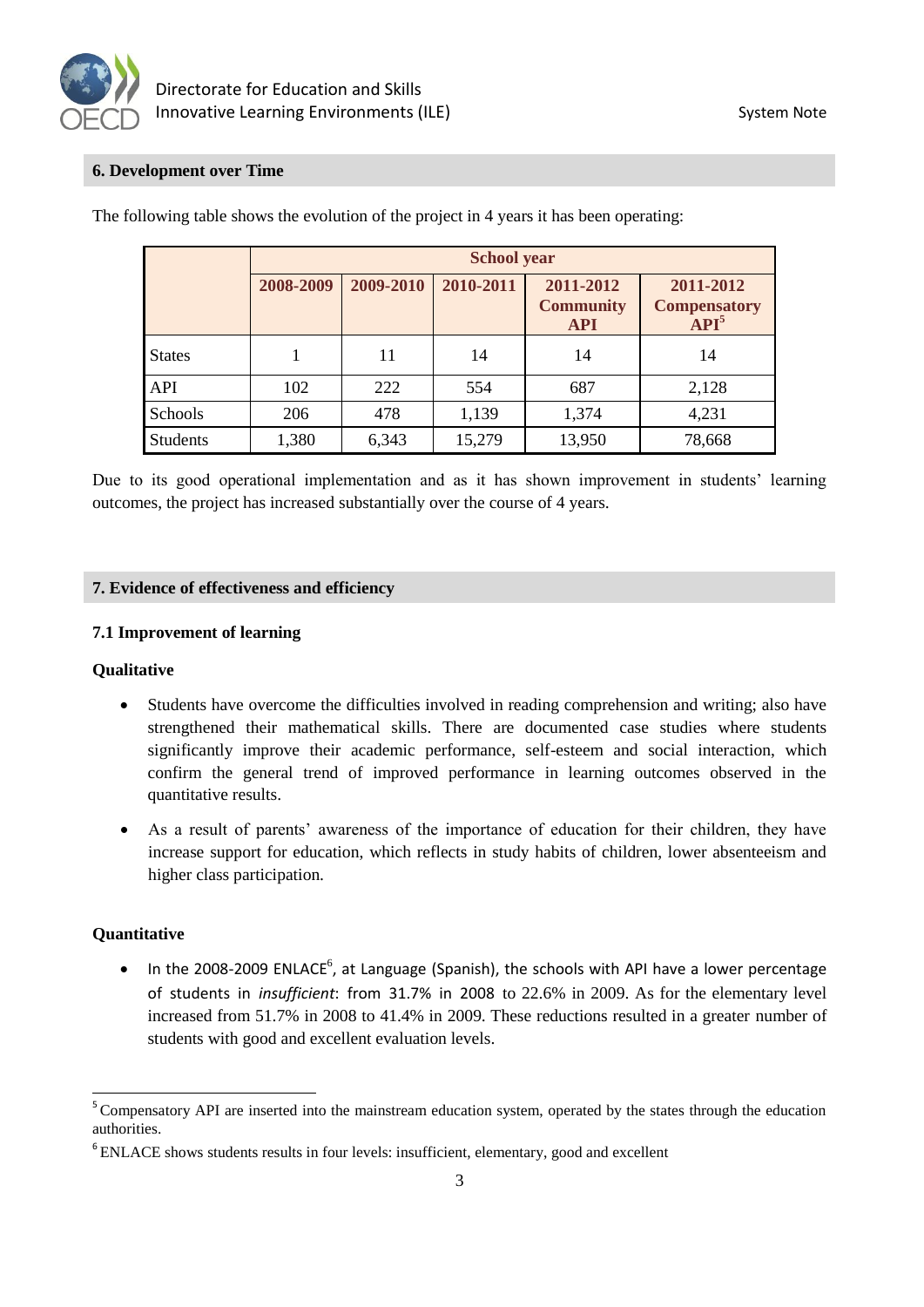

- In Mathematics, students from primary went from 37.9% at insufficient level in 2008 to 19.2% in 2009, while elementary level decreased from 44.9% in 2008 to 39.1% in 2009, showing a significant growth in the good level: from 16.5 % to 33.0%.
- The 2009-2010 school year showed a considerable increase in the scores at the end of the school year for elementary students in both Spanish and Math, from 19% to 35%. The students improved their performance to exceed 54% correct answers at all levels and reach 85% at level 1.
- The trend toward improved grade averages in schools addressed by the strategy can be seen when comparing them over time. For the eleven states that participated in the 2009-2010 school year, in Spanish there is a positive variation of 1.35 compared with 0.30 of services without API, in mathematics there is a positive variation of 1.7 in comparison with the negative variation of 0.12 of the services without API.
- Regarding the fourteen states that participated in the 2010-2011 school year, the trend is consistent, in Spanish there was a positive 0.17 change compared to the negative variation of 0.05 of services without API, in mathematics there is a positive 0.28 variation in schools with API and of 0.31 in services without API.
- The results of ENLACE, the grade point averages, and the outcomes of the diagnostic evaluation and the strategy itself, show a positive trend in improving learning achievement of students in Spanish and mathematics, even more in states with two years of implementation.

# **7.2 Changes brought to the Learning Environment**

The Itinerant Pedagogical Advisor has succeeded in promoting learning situations and environments by establishing a significant relationship between subjects, life experiences and school program as part of its intervention activities. Also promotes students, instructors, parents and community, knowledge building skills through activities and actions that help them to appropriate tools to support independent learning, self-regulation, as well as personal and social development.

Furthermore, an additional achievement is the indirect improvement of learning for students that do not receive personalized advice. This is because the community instructor implements the strategies and recommendations provided by the Advisor to work with all students, highlighting the dynamic effect of group learning allowing shared achievement.

It has also been successful in promoting the exchange of experiences among peers, making it possible to update all the fields of educational intervention.

By leveraging collaborative work he promotes personal, professional and institutional development. Educational counseling at school, transforms isolated innovation experiences on a possibility of institutional innovation.

The Itinerant Pedagogical Advisor helps community instructors to organize sequenced activities, educational planning and teaching. API has led to the use and making of teaching materials and mastery of content; also have improved interpersonal relationships and motivation in their work.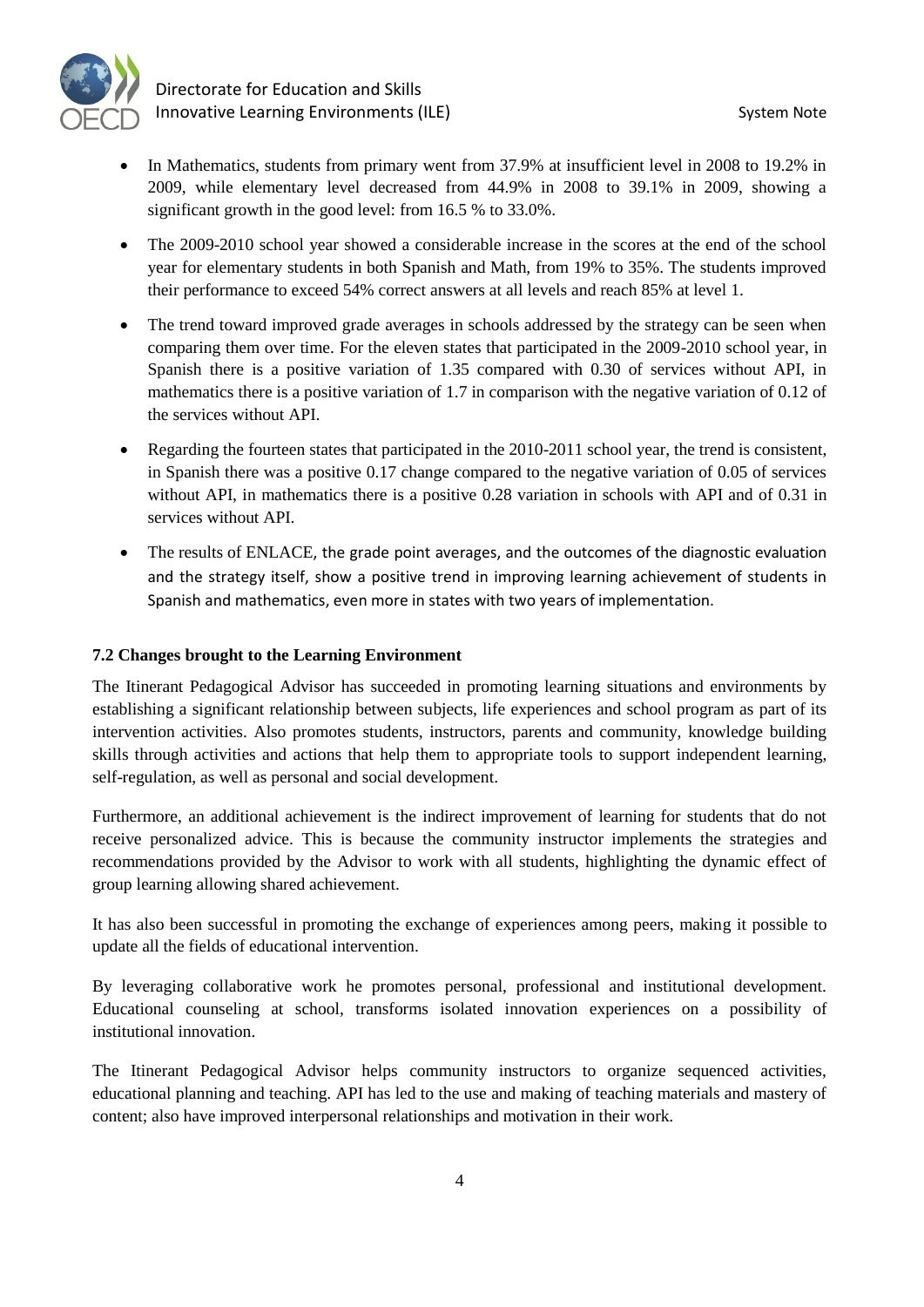

On the other hand, the general opinion of parents is that the API has benefited the community because they participate more actively in children's education; their children get more attention and have noticed an improvement in their children's learning from the presence of API in the community.

Therefore, it can be concluded that the results of the educational intervention and implementation experiences, have confirmed the practical application of the pedagogical principles raised by the international project, Innovative Learning Environments (ILE).

#### **8. Success Factors**

One of the key success factors is the holistic approach of the API intervention in the learning environment of schools: working with students, strengthening teacher training and promoting the participation of parents.

API's profile also has been a key element to properly perform the educational intervention. With a professional degree, shows expertise and/or knowledge in elementary or secondary education, initiative, dedication to service, and responsible attitude towards technical and pedagogical updating; willing to identify and address the specific requirements of the beneficiaries of the strategy, to solve and output processes of change and improvement of educational services.

Another relevant factor is the design and development of teaching materials and training provided to API for the implementation of both diagnostic evaluation and learning activities tool-box.

The Adviser has also strengthened the operation of services with high defection presented by community instructors and also for its itinerant character is seen as a vehicle that provides feedback between the two schools that are advised.

Definitely a strategic element is the support offered by the educational authorities of all levels: federal, state, educational institutions and technical teams to consolidate its operation.

During the implementation of the project there have been adjustments and changes to constantly improve the strategy:

- Strengthened awareness campaigns for the candidates, so as to enable advisors commit to their work.
- A methodological sequence for intervention in the three areas has been incorporated into the API Tutorial, to improve their training.
- The profile was defined, giving priority to graduates of careers related to education and experienced in primary and secondary education.
- Design of an operation and planning tool-box to guide the activities of the API, in its advisory, training support and relationships with teachers.